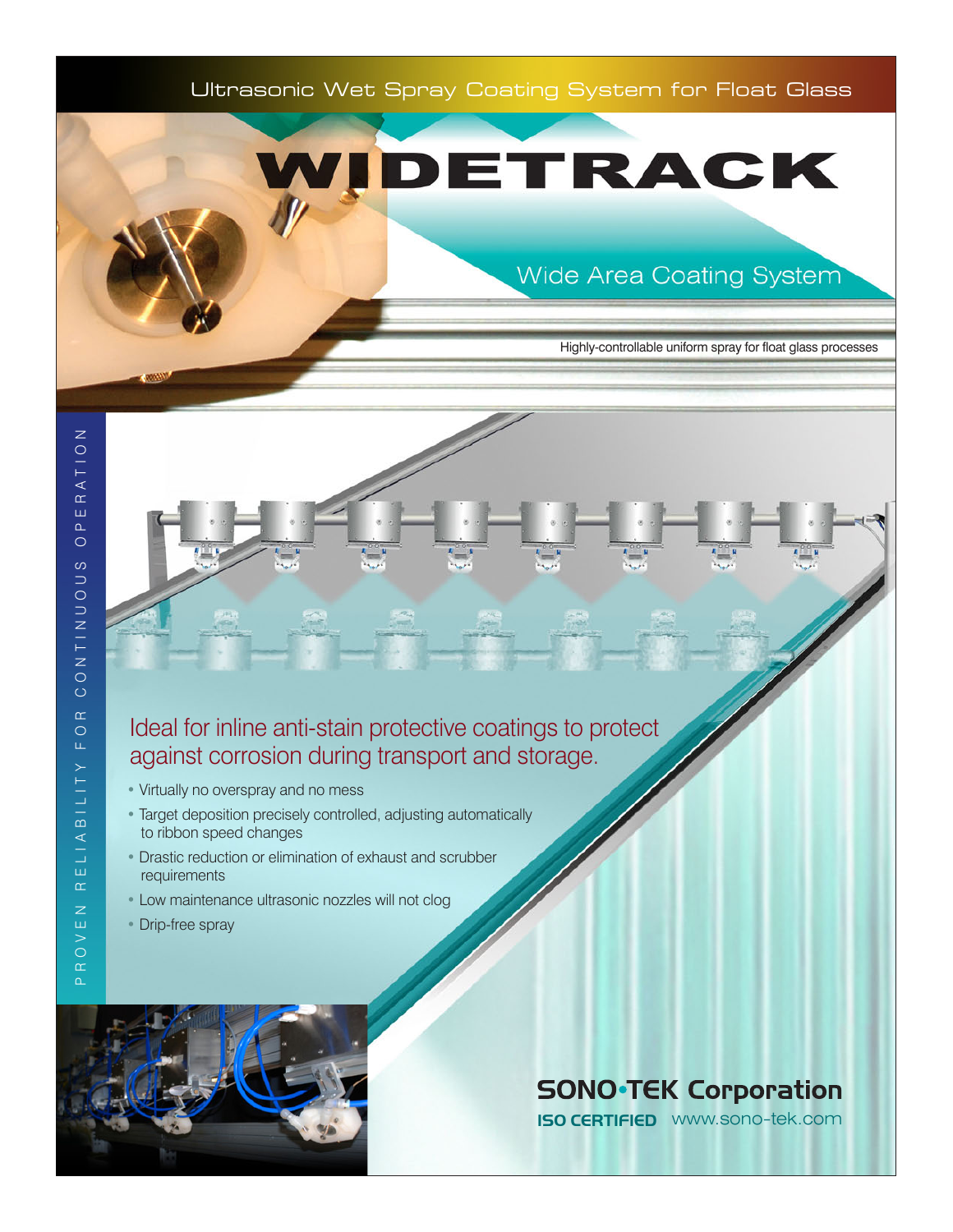## **WIDETRACK** DUAL JET

Sono-Tek's experience and understanding of the unique demands of continuous float glass production have contributed to making the WideTrack spray system superior for the needs of the industry. It's proven reliability and low maintenance design make it excellent for 24/7 glass manufacturing processes.

# Highly controllable spray ntrollable spray

The illustrations on the right depict glass manufacturing using conventional pressure spray (top) versus Sono-Tek's WideTrack system (bottom). The difference is dramatic. The amount of waste is greatly reduced, saving liquid usage and minimizing the release of material into the atmosphere, which promotes better environmental conditions as well as lowering risks to employees' health. The resulting benefits of Sono-Tek's low-velocity ultrasonic technology saves cost in materials, maintenance, exhaust requirements, and is beneficial in attaining and retaining ISO 14001 compliance.





Precise deposition of all levels and combinations of acid solutions, including:

- Highly visible Adipic/Maleic/Malic acid mixture
- Slightly visible "Stain Retard 101" mixture
- Barely visible "Irristop" mixture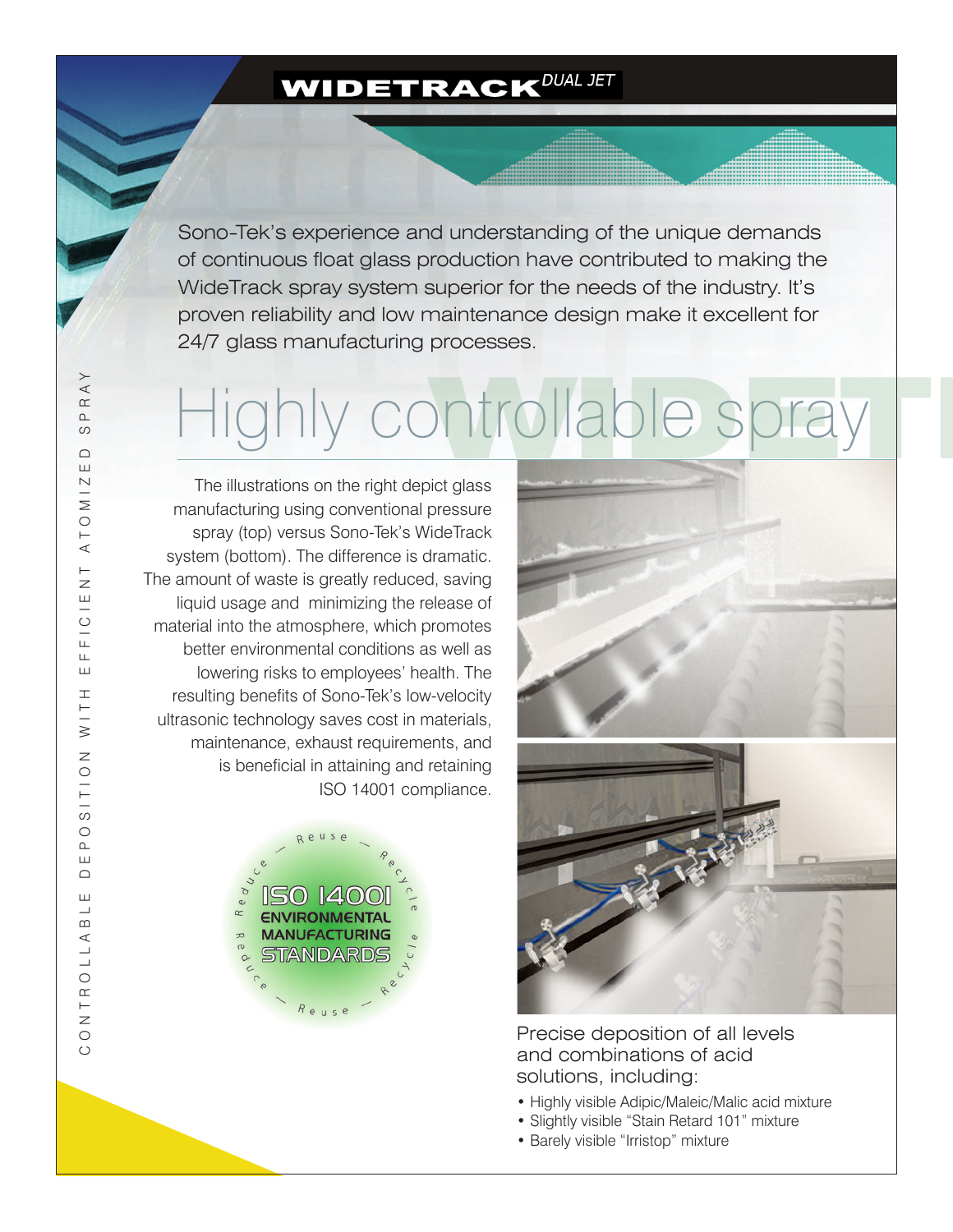#### Total Customer Support

Sono-Tek has developed a wide range of quality spray systems based on our patented ultrasonic liquid spray technology for more than 30 years. Each WideTrack System is configured and factory tested specifically for each application. Installation at your facility is performed by our experienced field service staff who will work with you to set up your process and train your production and service personnel. After installation, we offer full support for service, process setup, or system operation with factory trained service technicians.



A typical WideTrack Dual Jet installation **ALCOV** A typical WideTrack Dual Jet installation

# Non-clogging ultrasonic technology

#### WideTrack's control center and state-of-the-art pumping system are designed for flexibility, easy access and operation

- Robust pump with high precision and repeatability of <0.5% STDEV from nozzle to nozzle
- Wetted path pump system is compatible with interleaving acids
- Pump features 100 micron dual filter filtration with "swap on the fly" capability
- No heat build-up despite the high temperatures of float glass production
- Integrated air conditioning system keeps electronics cabinet cooled
- Real time monitoring of all system functions with extensive data logging
- Intelligent control tower with full PLC control using 19" touch screen HMI
- Line speed encoder for continuous monitoring of process and dynamic deposition control, adjusting to ribbon speed changes without operator intervention.

| <b>Liquid Density</b>           | ï<br>m       | gm mil               | SAR MOGEL          |                |                             |               |  |  |  |
|---------------------------------|--------------|----------------------|--------------------|----------------|-----------------------------|---------------|--|--|--|
| % Solids                        | 4            | ×.                   | $\overline{7}$     | 8              | $\mathsf{S}$                |               |  |  |  |
| <b>Light Deposition Density</b> | 7            | mg'sqit              | 4                  | 5              | 6                           | <b>IT HAS</b> |  |  |  |
| Medium Deposition Density       | $\mathbf{9}$ | mg'sqft.<br>mg'sq ft |                    |                |                             |               |  |  |  |
| <b>Heavy Deposition Density</b> | 11           |                      | 1                  | $\overline{2}$ | 3                           |               |  |  |  |
|                                 |              |                      | o                  | ×              | ¢                           |               |  |  |  |
|                                 |              |                      | 55                 |                |                             |               |  |  |  |
|                                 |              |                      | 高速度                |                | 500                         | in min        |  |  |  |
|                                 |              |                      | <b>ALL SERVICE</b> |                | <b>STATISTICS</b><br>$\sim$ | <b>NORMAL</b> |  |  |  |

*19" touch screen HMI*